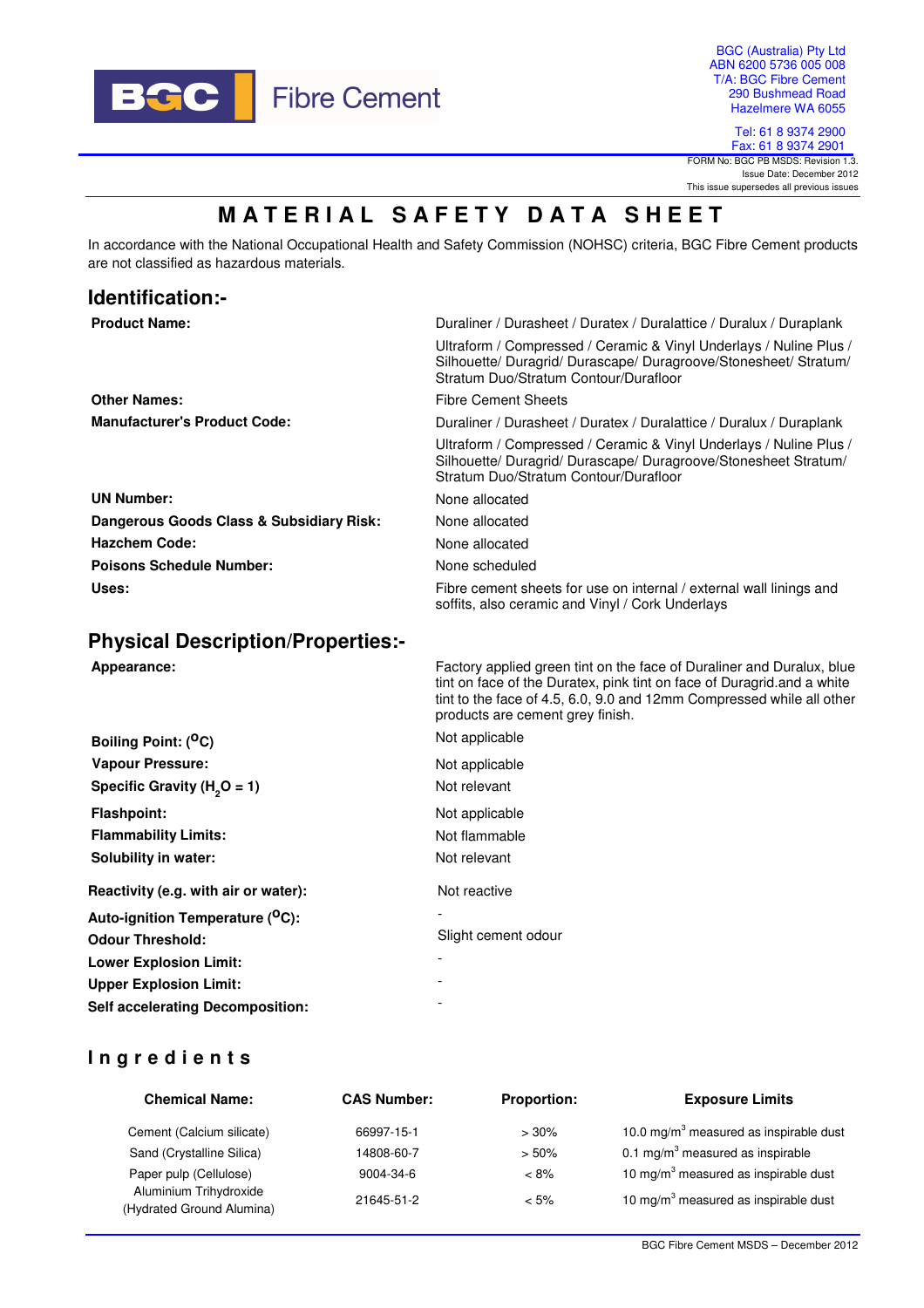

The potential health hazards are related to dust generated from these materials during the use of power tools and sanding. Inhaling dust liberated from BGC Fibre cement may aggravate pre-existing respiratory conditions. The intact BGC Fibre cement does not give off dust or fume during installation or when installed. However, cutting, breaking, drilling or sawing the boards may generate dust.

# **Health Effects**

#### **Acute:**

#### **Swallowed:**

Unlikely to occur, however may result in symptoms of acute indigestion.

#### **Eye:**

Excessive dust may cause eye irritation.

#### **Skin:**

The dust, particularly in association with heat and sweat, can cause irritation, but it is not absorbed through the skin.

#### **Inhaled:**

Inhaled dust may cause nasal, throat and lung irritation, symptomatic through excess mucus and coughing.

#### **Chronic:**

#### **Inhaled:**

If respirable crystalline silica levels are not controlled, repeated exposure to excessive dusts of fibre cement products could result in the chronic

## **PRECAUTIONS FOR USE**

lung disease Silicosis. However, if the practices noted in this MSDS are followed during cutting and sanding, exposure to airborne dusts should be within recommended occupational exposure standards and no long-term effects are expected.

#### **First Aid**

#### **Swallowed:**

Give copious amounts of water to drink.

#### **Eye:**

Flush thoroughly with flowing water for at least ten minutes. If symptoms persist, seek medical attention.

**Skin:** 

Wash thoroughly with soap and water.

**Inhaled:** 

Remove to fresh air.

**Advice to Doctor:** Treat symptomatically.

| <b>Exposure Standards:</b>                    | BGC Fibre Cement has adopted the following maximum exposure limits, corresponding to<br>the limits set out by the CoA, NOHSC; Exposure Standards for Atmospheric Contaminants<br>in the Occupational Environment:-<br>Calcium silica: 10 mg/m <sup>3</sup> time-weighted average (TWA) as inspirable dust<br>$\bullet$<br>Cellulose: 10 mg/ m <sup>3</sup> TWA as respirable dust<br>٠<br>Crystalline silica (quartz): 0.1 mg/ $m^3$ TWA as respirable dust<br>$\bullet$<br>Aluminium Trihydroxide: 10 mg/m <sup>3</sup> time-weighted average as inspirable dust<br>$\bullet$<br>BGC Fibre Cement recommends keeping exposures to dust as low as practicable and work<br>in a well-ventilated space. |  |
|-----------------------------------------------|-------------------------------------------------------------------------------------------------------------------------------------------------------------------------------------------------------------------------------------------------------------------------------------------------------------------------------------------------------------------------------------------------------------------------------------------------------------------------------------------------------------------------------------------------------------------------------------------------------------------------------------------------------------------------------------------------------|--|
| <b>Engineering Controls:</b>                  | No dust is generated, unless the fibre cement is cut.<br>Keep exposures to dust as low as practicable, preferably below 5 mg/m <sup>3</sup> TWA<br>(time-weighted average) of inspirable dust, to prevent respiratory discomfort.<br>Work in the open air or near external openings in the building, for adequate ventilation.<br>Where dust is generated, in confined spaces, local mechanical ventilation should be used,<br>to direct the dust away from the work areas.                                                                                                                                                                                                                           |  |
|                                               | Personal protective equipment should be used in confined spaces and where dust levels<br>exceed the maximum levels.<br>Use safe work practices to minimize dust release and exposure.                                                                                                                                                                                                                                                                                                                                                                                                                                                                                                                 |  |
|                                               | Clean work areas regularly by wet sweeping or vacuuming with a HEPA filtered vacuum.                                                                                                                                                                                                                                                                                                                                                                                                                                                                                                                                                                                                                  |  |
| Ventilation:                                  | Where safe work practices, adequate engineering and material handling controls are in<br>place, ventilation is not normally required.<br>Use local mechanical ventilation and or dust extraction in confined areas and where dust<br>could escape into the working environment.                                                                                                                                                                                                                                                                                                                                                                                                                       |  |
| Tools and Equipment;-<br>Repair / Maintenance | Vacuum and or wipe down all tools and equipment prior to maintenance and repair work.<br>Avoid compressed air cleaning where possible, and wear eye and respiratory protection,<br>and clothing as listed below.                                                                                                                                                                                                                                                                                                                                                                                                                                                                                      |  |
| Personal Protection:                          | Use personal safety protection at all times.                                                                                                                                                                                                                                                                                                                                                                                                                                                                                                                                                                                                                                                          |  |
|                                               | the contract of the contract of the contract of the contract of the contract of the contract of the contract of                                                                                                                                                                                                                                                                                                                                                                                                                                                                                                                                                                                       |  |

Avoid direct skin contact with fibre cement products.

Wear loose appropriate clothing, such as long sleeved shirts and long trousers, head